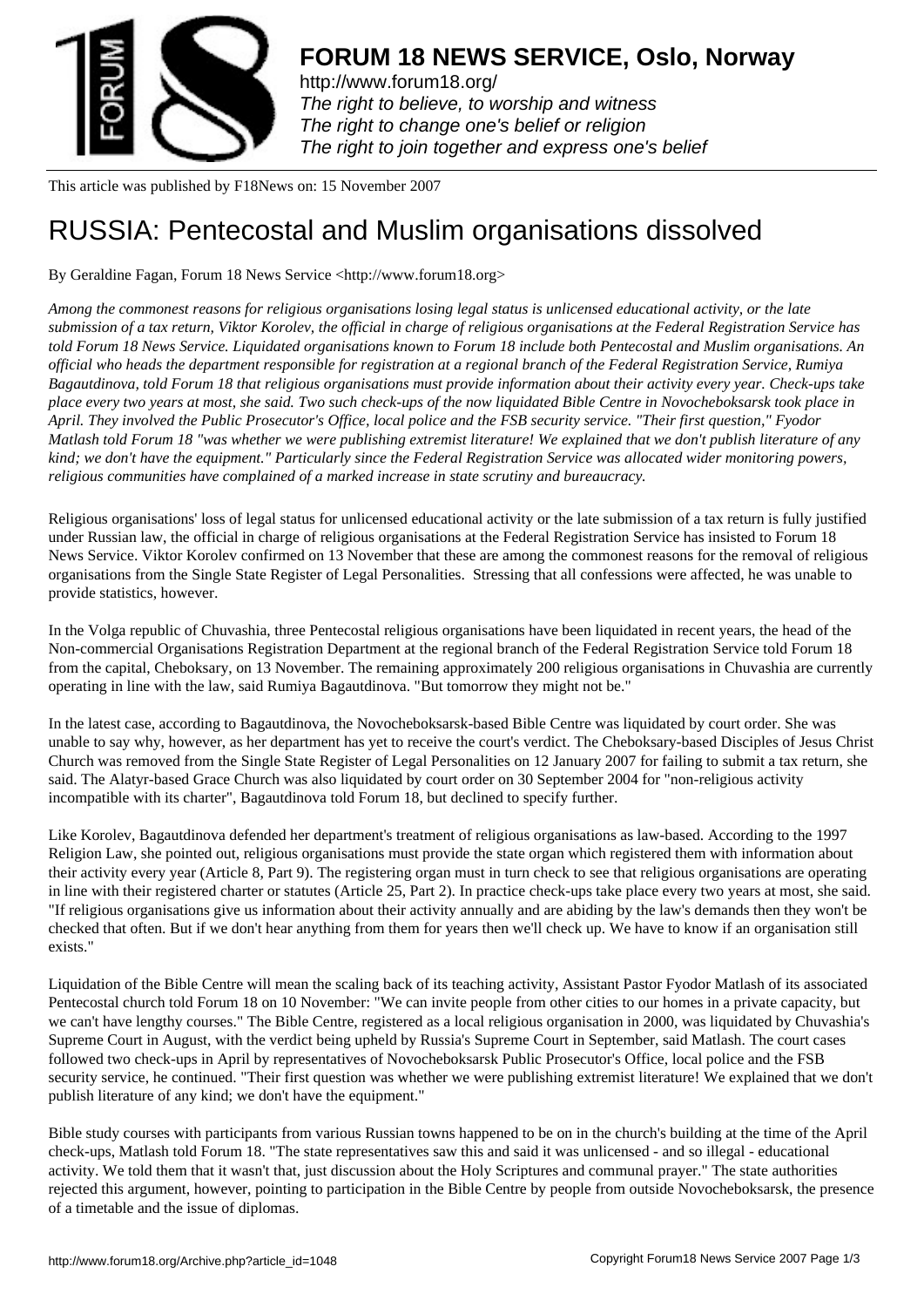The 50-strong Novocheboksarsk Pentecostal church was founded in 1968. Like others affiliated to the Pentecostal union headed by Soviet prisoner-of-conscience Ivan Fedotov, it rejects state registration on principle. "It is our conviction that, while any organisation can be liquidated and even has a point in its charter for that eventuality, the Church of Jesus Christ must not be liquidated," Assistant Pastor Matlash explained to Forum 18. "If it is registered then it also falls under a form of control or pressure from the state authorities. But God directs the Church."

Like his own church, Fedotov congregations commonly register a parallel mission with the state so that they can freely conduct activity requiring legal personality status, said Matlash: "That's OK." As a result, he said, churches in the union are not obstructed for allegedly illegal religious activity in the same way as those affiliated to the Baptist Council of Churches, which similarly rejects state registration in the former Soviet Union on theological grounds (see F18News 31 May 2006 <http://www.forum18.org/Archive.php?article\_id=791>).

The liquidation of the Bible Centre is "a dangerous precedent - they could shut down any local religious organisation for having a Sunday school," religious rights lawyer Vladimir Ryakhovsky of the Moscow-based Slavic Centre for Law and Justice remarked to Forum 18 on 8 November. The case is to his knowledge the first in which a local religious organisation - rather than a religious educational institution - has been targeted for allegedly unlawful educational activity. But since the Bible Centre is not an educational institution, Ryakhovsky disputes the legality of dissolving it for not having a licence as stipulated by the 1992 Education Law. "The age of the participants was the only difference between the Bible Centre and its Sunday school."

Forum 18 has been unable to reach the other two Pentecostal churches dissolved in Chuvashia.

A branch of the Saifulla Kadi Islamic University was also recently dissolved by the Supreme Court of Dagestan, Kaflan Khanbabayev of the North Caucasus republic's Council for Religious Affairs confirmed to Forum 18 on 13 November. Based in the town of Buinaksk, the university itself is licensed, he said, but a procuracy check-up revealed that its branch in the republic's capital, Makhachkala, is not. Maintaining that the university operated both as a local religious organisation and an educational institution, Khanbabayev insisted that branches of educational institutions must have separate educational licences. Another nine branches attached to Dagestan's 13 Islamic institutions of higher education were warned about not being licensed as part of the same check-up, he said.

Khanbabayev also maintained that the republic's 94 madrassahs conduct educational activity in the same way as secondary schools and so will soon require licences, but that its approximately 100 maktabs, which he likened to Sunday schools, do not. He insisted that the Dagestani authorities have no wish to close down religious educational institutions: "We are giving them time to get licences - there is no conflict."

A spokesman at the Muslim Spiritual Directorate of Dagestan was unaware that the Makhachkala branch of the Saifulla Kadi University had been dissolved when contacted by Forum 18. The university is associated with the Spiritual Directorate, he confirmed on 12 November. A Buinaksk number he provided for the university went unanswered on 12 and 13 November.

Confusion persists over what type of religious educational activity requires a state licence. Viktor Korolev, the Federal Registration Service official, drew a distinction between religious educational (obrazovatel'naya) activity as conducted by a licensed religious educational institution, and teaching (obucheniye) of the basics of a religion, which does not require any special registration under the 1997 Religion Law. Hallmarks of educational (obrazovatel'naya) activity include paid teaching staff, special premises, the selection of students, constant activity, courses lasting at least three years and a final attestation of achievement, he explained. Teaching (obucheniye) of the basics of a religion could still involve organised courses, he acknowledged.

A Baptist church in Balashov (Saratov Region), with a congregation of about 150, lost its legal personality status this year for failing to submit a tax return on time. However, although in "a dangerous situation," it is currently "not being touched" by the authorities, its pastor, Anatoli Chuikov, told Forum 18 on 8 November. While the church - founded in 1890 - is still able to meet for worship, he said, "we can't acquire property or draw up documents to build." Good relations with the local state authorities mean that there has been no attempt to confiscate the church's building, a former Molokan [indigenous Russian Bible-based group] prayer house, said Pastor Chuikov. A prayer house documented as built by the Balashov Baptists in 1908 was transferred to the Russian Orthodox Church in 1947, he added. "But we're not demanding it back."

The Balashov church suspects that the unflinching way that the tax authorities deprived it of its legal personality status was "because we are a 'non-traditional' religious organisation." According to Pastor Chuikov, tax officials were "very cold and disdainful" towards the church and failed to give the statutory three months' warning before removing it from the Single State Register of Legal Personalities. The Slavic Centre for Law and Justice is currently preparing a legal defence for the Balashov church.

Confirming that a religious organisation should receive three months' warning before being withdrawn from the Single State Register of Legal Personalities, Viktor Korolev, the Federal Registration Service official, told Forum 18 that such a removal is possible for failing to submit a tax return in the course of a year under Article 21, Part 1 of the 2001 Law on the State Registration of Legal Personalities and Individual Proprietors. "The religious organisation then no longer exists as a legal personality," he remarked.